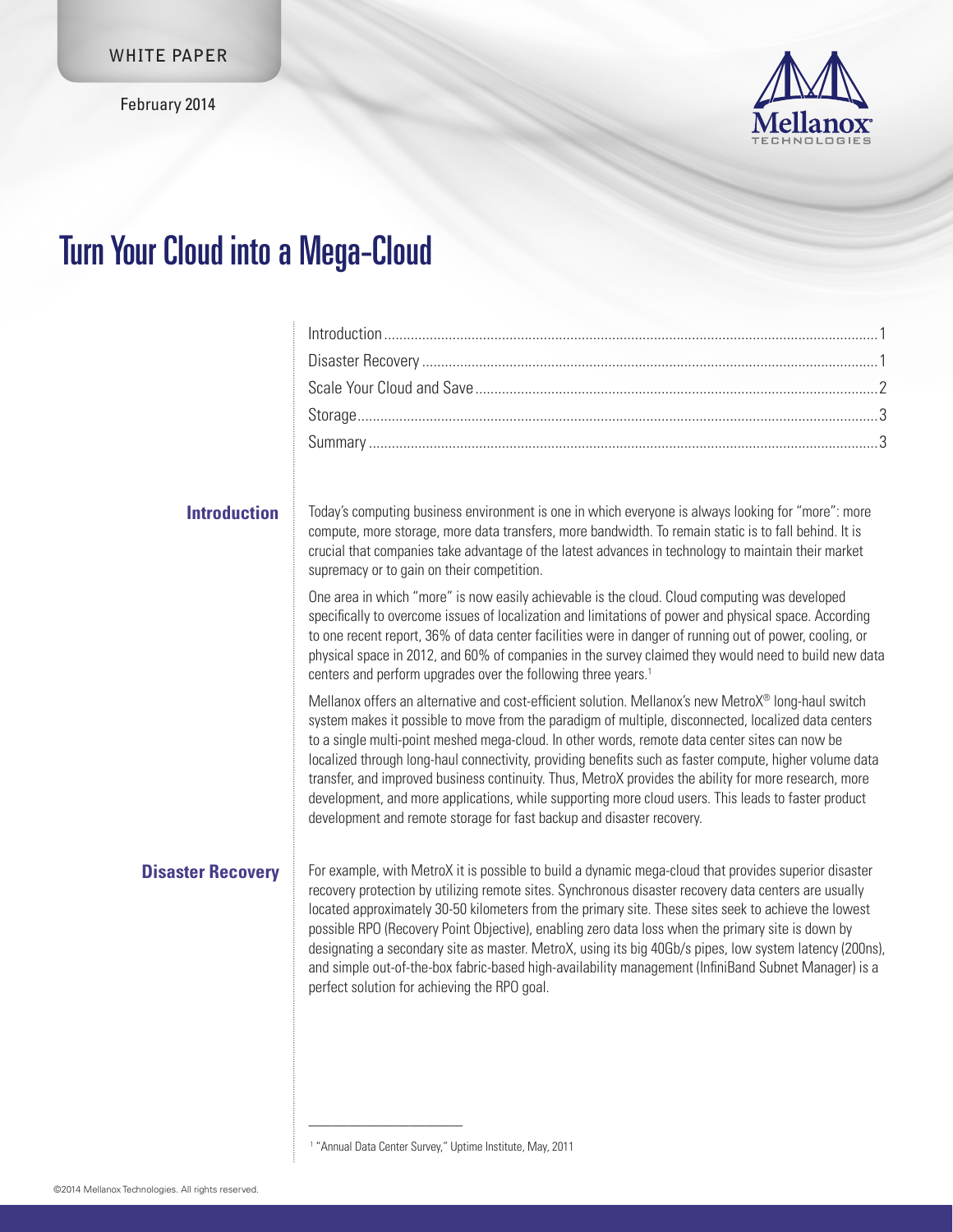<span id="page-1-0"></span>

## **Scale Your Cloud and Save**

The more physical data centers you join using MetroX, the more you scale your company's cloud into a mega-cloud. The possibilities are limitless. Whether you are bringing together two data centers that are only a kilometer apart or half a dozen data centers separated by tens of kilometers, MetroX provides the wide pipes to merge them into a mega-cloud that performs as if the individual parts were co-located.

Furthermore, you can continue to scale your cloud by adding data centers at opportune moments and places, where real estate is inexpensive and power is at its lowest rates, without concern for distance from existing data centers. Using MetroX, you seamlessly add new data centers to the growing megacloud with no concern that there will be a degradation of performance.

Moreover, you can take multiple distinct clouds, whether private or public, and use MetroX to combine them into a single mega-cloud. This enables you to scale your cloud offering without adding significant infrastructure, and it enables your cloud users to access more applications and to conduct more wideranging research while maintaining the same level of performance.